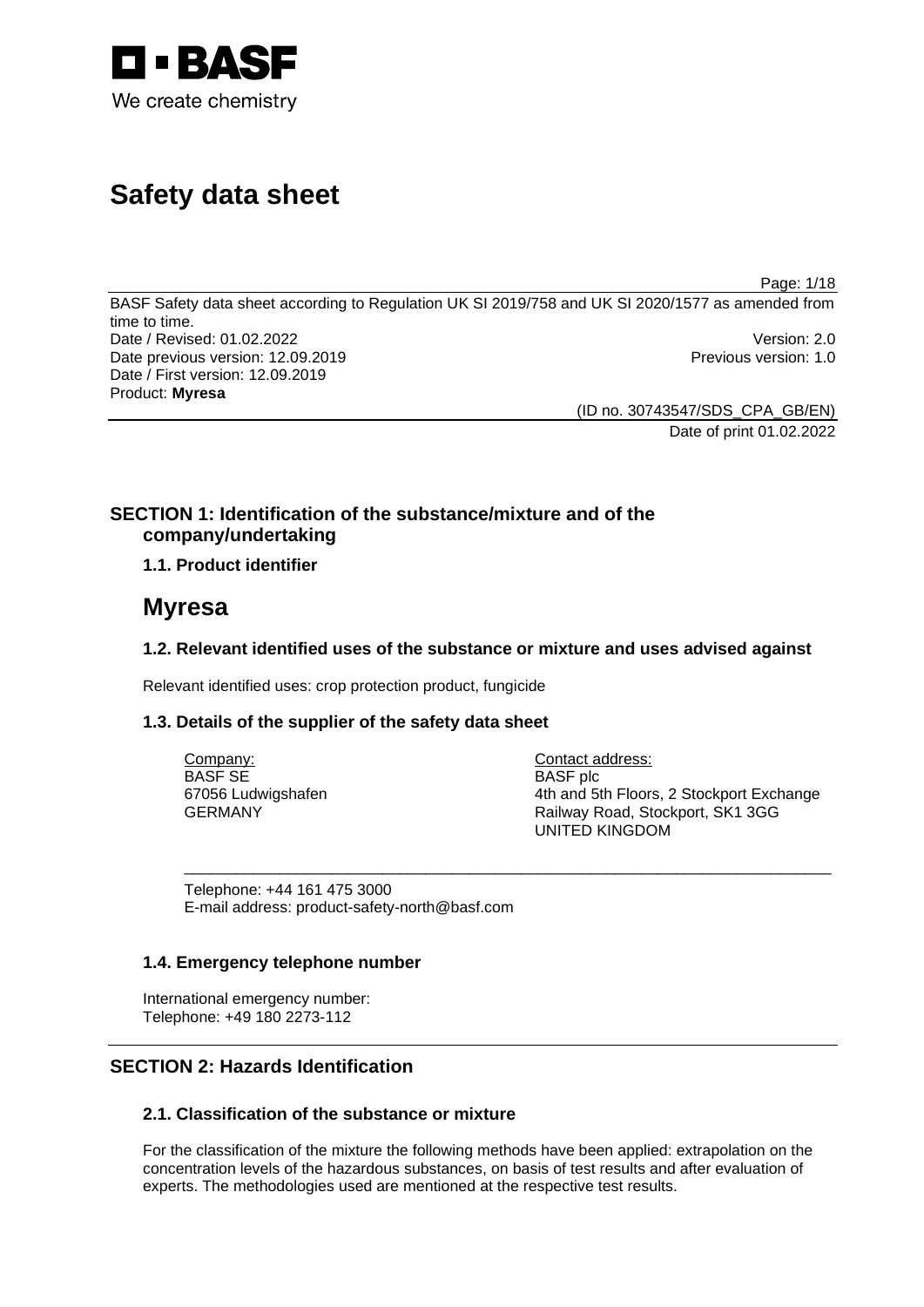(ID no. 30743547/SDS\_CPA\_GB/EN) Date of print 01.02.2022

#### According to GB-CLP Regulations UK SI 2019/720 and UK SI 2020/1567

Skin Corr./Irrit. 2 Skin Sens. 1 Eye Dam./Irrit. 2 Acute Tox. 4 (Inhalation - mist) STOT SE 3 Aquatic Acute 1 Aquatic Chronic 2

For the classifications not written out in full in this section the full text can be found in section 16.

### **2.2. Label elements**

Globally Harmonized System (GHS) in accordance with UK regulations.

Pictogram:

Signal Word: Warning

| <b>Hazard Statement:</b>        |                                                                                              |
|---------------------------------|----------------------------------------------------------------------------------------------|
| H315                            | Causes skin irritation.                                                                      |
| H <sub>3</sub> 17               | May cause an allergic skin reaction.                                                         |
| H <sub>319</sub>                | Causes serious eye irritation.                                                               |
| H332                            | Harmful if inhaled.                                                                          |
| H335                            | May cause respiratory irritation.                                                            |
| H410                            | Very toxic to aquatic life with long lasting effects.                                        |
| <b>EUH401</b>                   | To avoid risks to human health and the environment, comply with the<br>instructions for use. |
| <b>Precautionary Statement:</b> |                                                                                              |
| P <sub>101</sub>                | If medical advice is needed, have product container or label at hand.                        |
| P <sub>102</sub>                | Keep out of reach of children.                                                               |
|                                 | Precautionary Statements (Prevention):                                                       |
| P <sub>261</sub>                | Avoid breathing mist.                                                                        |
| P <sub>264</sub>                | Wash contaminated body parts thoroughly after handling.                                      |
| P <sub>271</sub>                | Use only outdoors or in a well-ventilated area.                                              |
| P <sub>280</sub>                | Wear protective gloves and eye protection/face protection                                    |

Precautionary Statements (Response):

Page: 2/18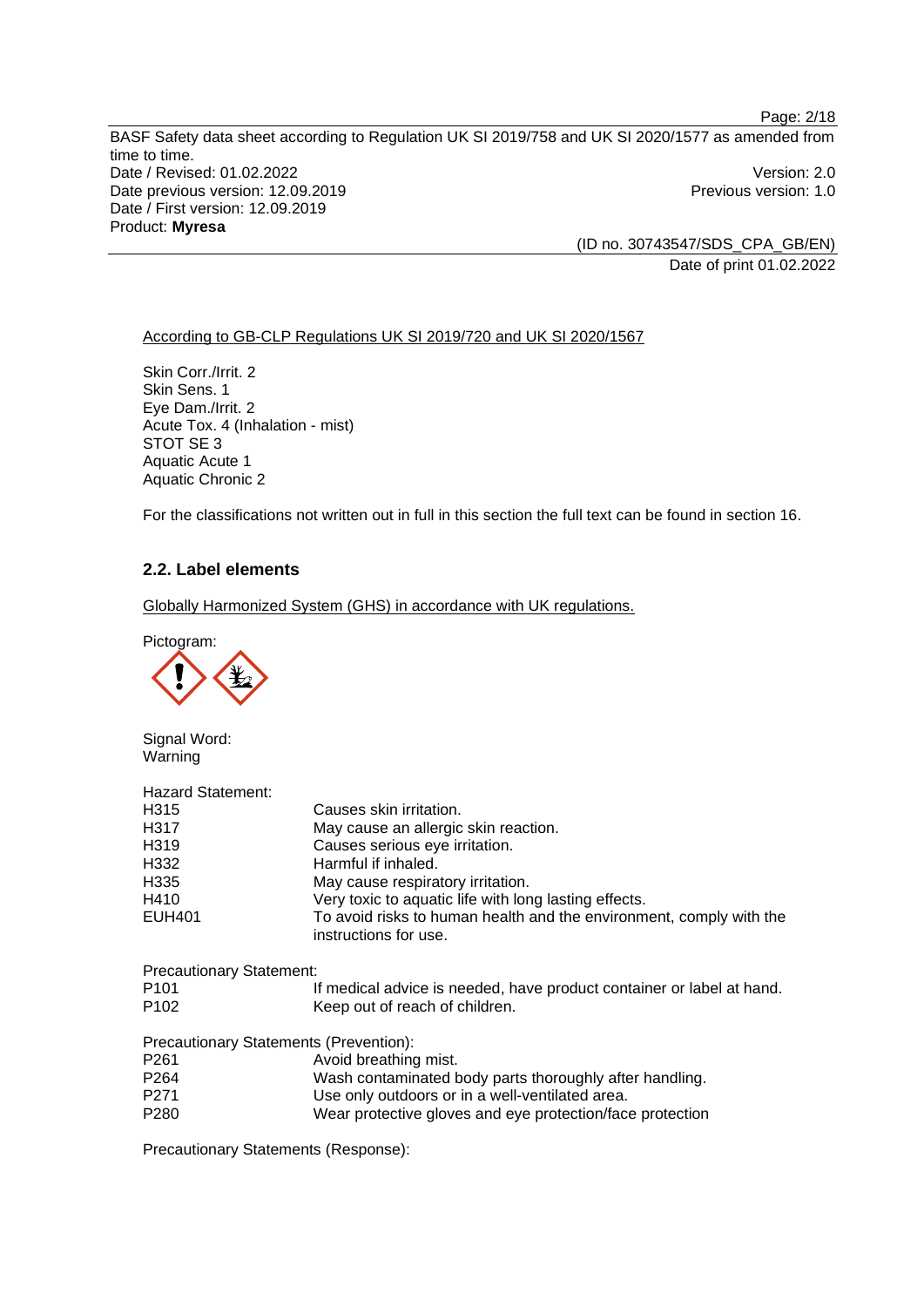(ID no. 30743547/SDS\_CPA\_GB/EN) Date of print 01.02.2022

Page: 3/18

| $P302 + P352$<br>$P304 + P340$       | IF ON SKIN: Wash with plenty of soap and water.<br>IF INHALED: Remove person to fresh air and keep comfortable for                                                                          |  |  |  |
|--------------------------------------|---------------------------------------------------------------------------------------------------------------------------------------------------------------------------------------------|--|--|--|
| $P305 + P351 + P338$                 | breathing.<br>IF IN EYES: Rinse cautiously with water for several minutes. Remove<br>contact lenses, if present and easy to do. Continue rinsing.                                           |  |  |  |
| P312                                 | Call a POISON CENTER or physician if you feel unwell.                                                                                                                                       |  |  |  |
| $P332 + P313$                        | If skin irritation occurs: Get medical attention.                                                                                                                                           |  |  |  |
| $P337 + P313$                        | If eye irritation persists: Get medical attention.                                                                                                                                          |  |  |  |
| $P362 + P364$                        | Take off contaminated clothing and wash it before reuse.                                                                                                                                    |  |  |  |
| P391                                 | Collect spillage.                                                                                                                                                                           |  |  |  |
| Precautionary Statements (Storage):  |                                                                                                                                                                                             |  |  |  |
| P405                                 | Store locked up.                                                                                                                                                                            |  |  |  |
| Precautionary Statements (Disposal): |                                                                                                                                                                                             |  |  |  |
| P <sub>501</sub>                     | Dispose of contents/container to a licensed hazardous-waste disposal<br>contractor or collection site except for empty clean containers which can<br>be disposed of as non-hazardous waste. |  |  |  |

#### According to GB-CLP Regulations UK SI 2019/720 and UK SI 2020/1567

Hazard determining component(s) for labelling: 1H-1,2,4-Triazole-1-ethanol, α-[4-(4-chlorophenoxy)- 2-(trifluoromethyl)phenyl]-α-methyl-, N,N-Dimethyldecan-1-amide

#### **2.3. Other hazards**

According to GB-CLP Regulations UK SI 2019/720 and UK SI 2020/1567

See section 12 - Results of PBT and vPvB assessment.

If applicable information is provided in this section on other hazards which do not result in classification but which may contribute to the overall hazards of the substance or mixture.

## **SECTION 3: Composition/Information on Ingredients**

#### **3.1. Substances**

Not applicable

## **3.2. Mixtures**

Chemical nature

crop protection product, fungicide

Hazardous ingredients (GHS)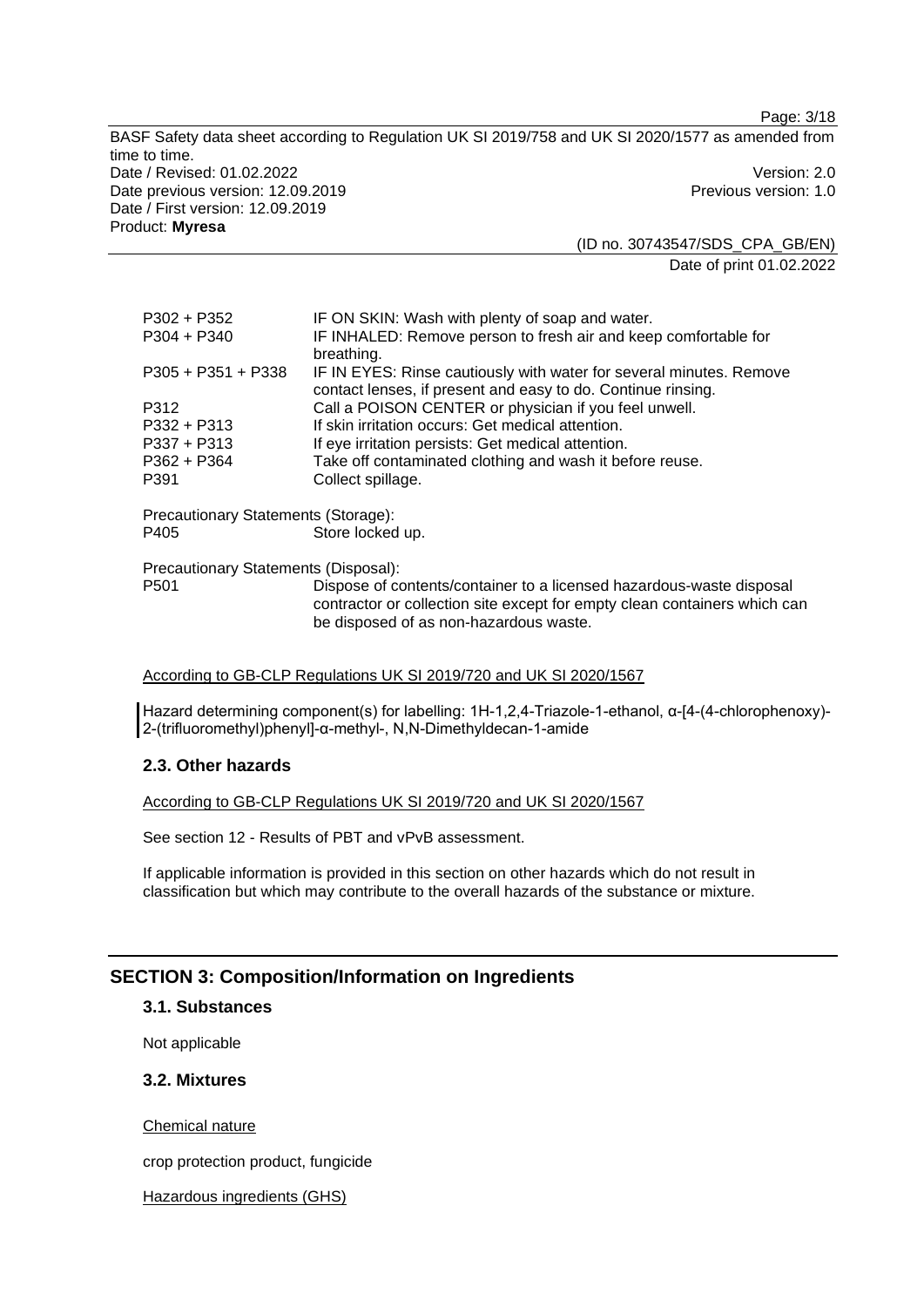Page: 4/18 BASF Safety data sheet according to Regulation UK SI 2019/758 and UK SI 2020/1577 as amended from time to time. Date / Revised: 01.02.2022 Version: 2.0 Date previous version: 12.09.2019 **Previous version: 1.0** Previous version: 1.0 Date / First version: 12.09.2019 Product: **Myresa**  (ID no. 30743547/SDS\_CPA\_GB/EN) Date of print 01.02.2022 According to GB-CLP Regulations UK SI 2019/720 and UK SI 2020/1567 1H-1,2,4-Triazole-1-ethanol, α-[4-(4-chlorophenoxy)-2-(trifluoromethyl)phenyl]-α-methyl-Content (W/W): 9.77 % CAS Number: 1417782-03-6 Skin Sens. 1 Aquatic Acute 1 Aquatic Chronic 1 M-factor acute: 1 M-factor chronic: 1 H317, H400, H410 N,N-Dimethyldecan-1-amide Content (W/W): < 40 % CAS Number: 14433-76-2 EC-Number: 238-405-1 REACH registration number: 01- Skin Corr./Irrit. 2 Eye Dam./Irrit. 2 STOT SE 3 (irr. to respiratory syst.) Aquatic Chronic 3

Hydrocarbons, C10-C13, aromatics, < 1% naphthalen Content (W/W): < 15 % REACH registration number: 01- 2119451097-39 Asp. Tox. 1 Aquatic Chronic 2 H304, H411 EUH066

2119485027-36

Methyl-Oxirane, Blockpolymer with Oxirane, Monoisotridecyl ether Content (W/W): < 10 % CAS Number: 196823-11-7 Eye Dam./Irrit. 2 H319

#### 2-Pyrrolidone

Content (W/W): < 0.3 % CAS Number: 616-45-5 EC-Number: 210-483-1 REACH registration number: 01- 2119475471-37

Eye Dam./Irrit. 2 Repr. 1B (unborn child) H319, H360D

H319, H315, H335, H412

Specific concentration limit: Repr. 1B, unborn child: 3 %

For the classifications not written out in full in this section, including the hazard classes and the hazard statements, the full text is listed in section 16.

## **SECTION 4: First-Aid Measures**

**4.1. Description of first aid measures** 

Show container, label and/or safety data sheet to physician.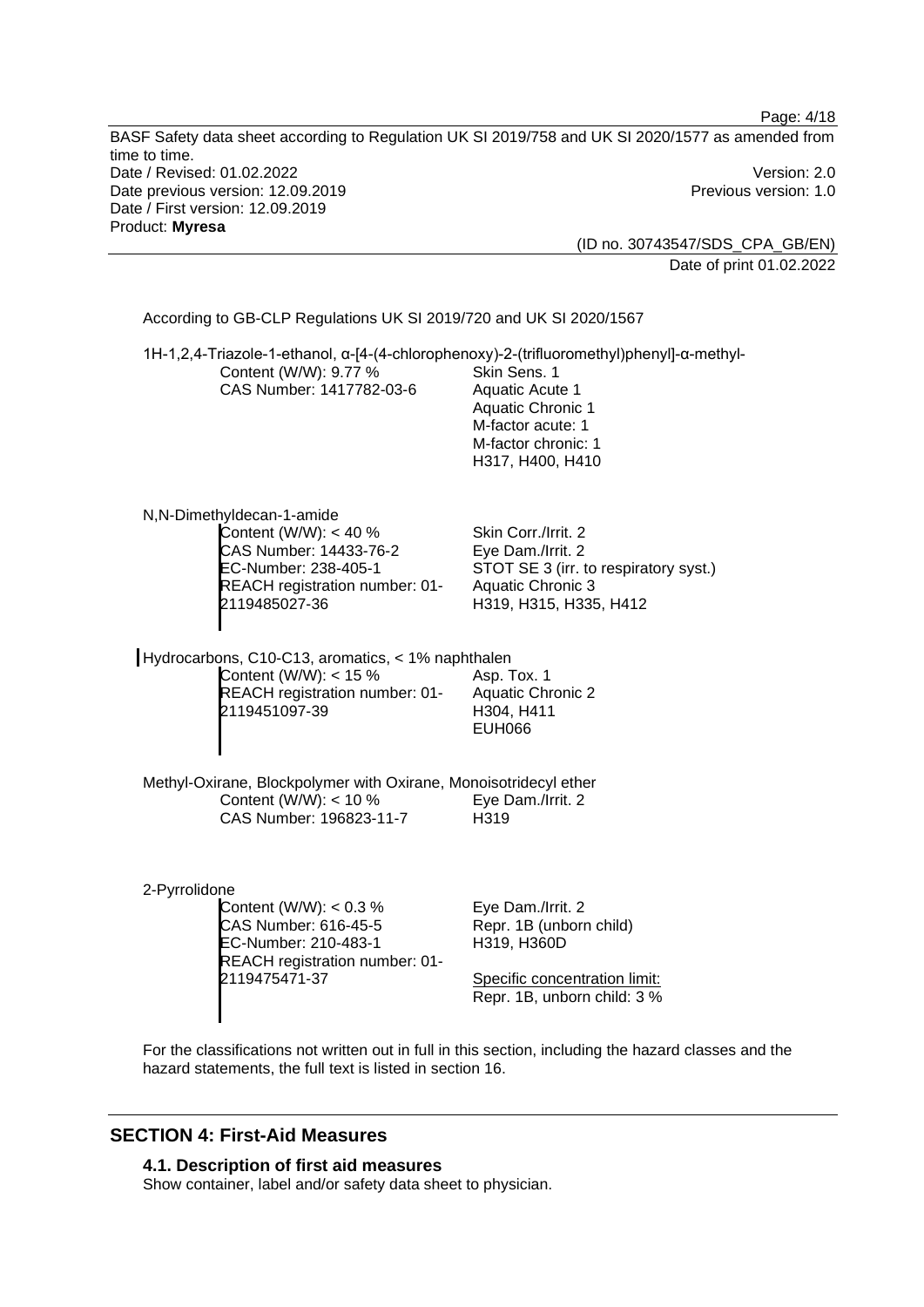(ID no. 30743547/SDS\_CPA\_GB/EN) Date of print 01.02.2022

Page: 5/18

First aid personnel should pay attention to their own safety. If the patient is likely to become unconscious, place and transport in stable sideways position (recovery position). Immediately remove contaminated clothing.

If inhaled:

Keep patient calm, remove to fresh air, seek medical attention.

On skin contact: Wash thoroughly with soap and water

On contact with eyes:

Wash affected eyes for at least 15 minutes under running water with eyelids held open, consult an eye specialist.

On ingestion:

Immediately rinse mouth and then drink 200-300 ml of water, seek medical attention.

#### **4.2. Most important symptoms and effects, both acute and delayed**

Symptoms: Information, i.e. additional information on symptoms and effects may be included in the GHS labeling phrases available in Section 2 and in the Toxicological assessments available in Section 11., (Further) symptoms and / or effects are not known so far

**4.3. Indication of any immediate medical attention and special treatment needed**  Treatment: Treat according to symptoms (decontamination, vital functions), no known specific antidote.

#### **SECTION 5: Fire-Fighting Measures**

#### **5.1. Extinguishing media**

Suitable extinguishing media: water spray, dry powder, foam, carbon dioxide

#### **5.2. Special hazards arising from the substance or mixture**

Endangering substances: carbon monoxide, Carbon dioxide, hydrogen fluoride, hydrogen chloride, nitrogen oxides, halogenated compounds

Advice: The substances/groups of substances mentioned can be released in case of fire.

#### **5.3. Advice for fire-fighters**

Special protective equipment: Wear self-contained breathing apparatus and chemical-protective clothing.

#### Further information:

Keep containers cool by spraying with water if exposed to fire. In case of fire and/or explosion do not breathe fumes. Collect contaminated extinguishing water separately, do not allow to reach sewage or effluent systems. Dispose of fire debris and contaminated extinguishing water in accordance with official regulations.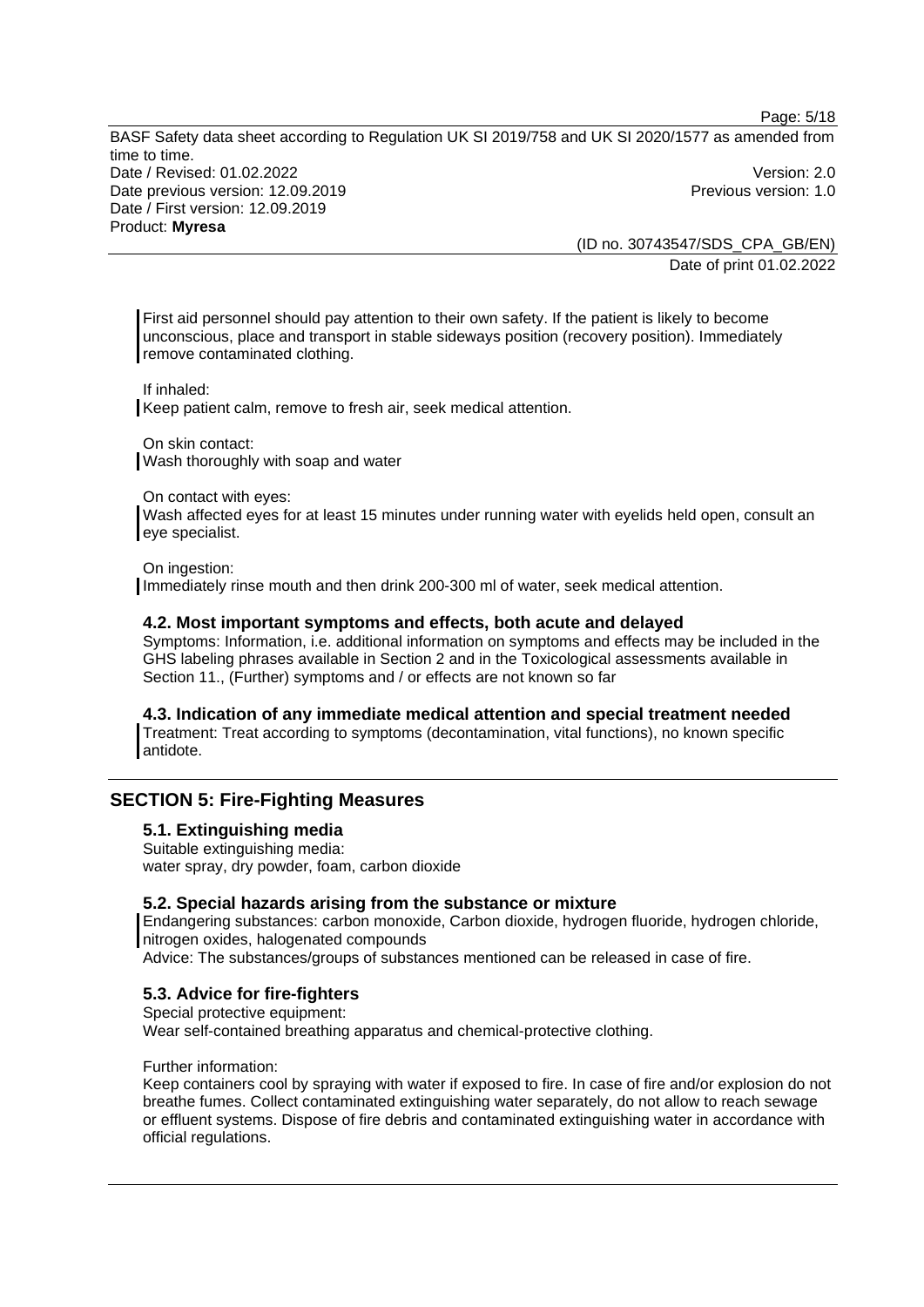> (ID no. 30743547/SDS\_CPA\_GB/EN) Date of print 01.02.2022

## **SECTION 6: Accidental Release Measures**

## **6.1. Personal precautions, protective equipment and emergency procedures**

Do not breathe vapour/spray. Use personal protective clothing. Avoid contact with the skin, eyes and clothing.

## **6.2. Environmental precautions**

Do not discharge into the subsoil/soil. Do not discharge into drains/surface waters/groundwater.

Do not allow contamination of public drains or surface or ground waters. Inform local water plc if spillage enters drains and the Environment Agency (England & Wales), the Scottish Environmental Protection Agency (Scotland), or the Environment and Heritage Service (Northern Ireland) if it enters surface or ground waters. Keep people and animals away.

#### **6.3. Methods and material for containment and cleaning up**

For small amounts: Pick up with suitable absorbent material (e.g. sand, sawdust, general-purpose binder, kieselguhr).

For large amounts: Dike spillage. Pump off product.

Dispose of absorbed material in accordance with regulations. Collect waste in suitable containers, which can be labeled and sealed. Clean contaminated floors and objects thoroughly with water and detergents, observing environmental regulations. Wear suitable protective equipment.

## **6.4. Reference to other sections**

Information regarding exposure controls/personal protection and disposal considerations can be found in section 8 and 13.

## **SECTION 7: Handling and Storage**

#### **7.1. Precautions for safe handling**

No special measures necessary if stored and handled correctly. Ensure thorough ventilation of stores and work areas. When using do not eat, drink or smoke. Hands and/or face should be washed before breaks and at the end of the shift.

Protection against fire and explosion:

Vapours may form ignitable mixture with air. Prevent electrostatic charge - sources of ignition should be kept well clear - fire extinguishers should be kept handy.

#### **7.2. Conditions for safe storage, including any incompatibilities**

Segregate from foods and animal feeds.

Further information on storage conditions: Keep away from heat. Protect from direct sunlight.

Protect from temperatures below: -10 °C

Changes in the properties of the product may occur if substance/product is stored below indicated temperature for extended periods of time.

Protect from temperatures above: 40 °C

Changes in the properties of the product may occur if substance/product is stored above indicated temperature for extended periods of time.

## **7.3. Specific end use(s)**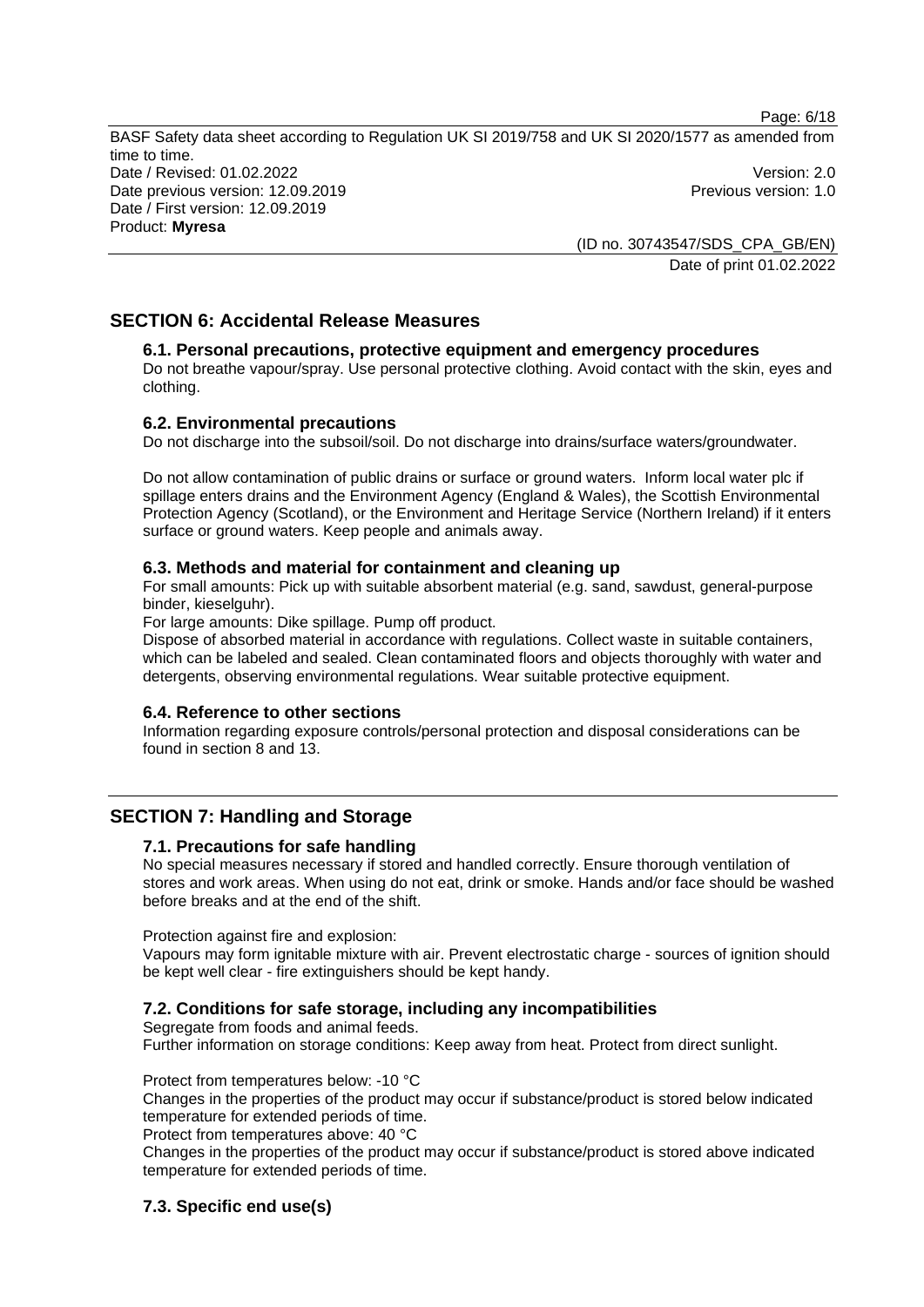> (ID no. 30743547/SDS\_CPA\_GB/EN) Date of print 01.02.2022

Page: 7/18

For the relevant identified use(s) listed in Section 1 the advice mentioned in this section 7 is to be observed.

## **SECTION 8: Exposure Controls/Personal Protection**

#### **8.1. Control parameters**

Components with occupational exposure limits

No substance specific occupational exposure limits known.

Refer to the current edition of HSE Guidance Note EH40 Occupational Exposure Limits (United Kingdom). For normal use and handling refer to the product label/leaflet.

#### **8.2. Exposure controls**

#### Personal protective equipment

Respiratory protection:

Suitable respiratory protection for lower concentrations or short-term effect: Combination filter for gases/vapours of organic, inorganic, acid inorganic and alkaline compounds (e.g. EN 14387 Type ABEK).

Hand protection:

Suitable chemical resistant safety gloves (EN ISO 374-1) also with prolonged, direct contact (Recommended: Protective index 6, corresponding > 480 minutes of permeation time according to EN ISO 374-1): E.g. nitrile rubber (0.4 mm), chloroprene rubber (0.5 mm), butyl rubber (0.7 mm) etc.

Eye protection: Safety glasses with side-shields (frame goggles) (e.g. EN 166)

Body protection:

Body protection must be chosen depending on activity and possible exposure, e.g. apron, protecting boots, chemical-protection suit (according to EN 14605 in case of splashes or EN ISO 13982 in case of dust).

#### General safety and hygiene measures

The statements on personal protective equipment in the instructions for use apply when handling crop-protection agents in final-consumer packing. Wearing of closed work clothing is recommended. Store work clothing separately. Keep away from food, drink and animal feeding stuffs.

#### **SECTION 9: Physical and Chemical Properties**

#### **9.1. Information on basic physical and chemical properties**

| Form:   | liquid        |
|---------|---------------|
| Colour: | yellow, clear |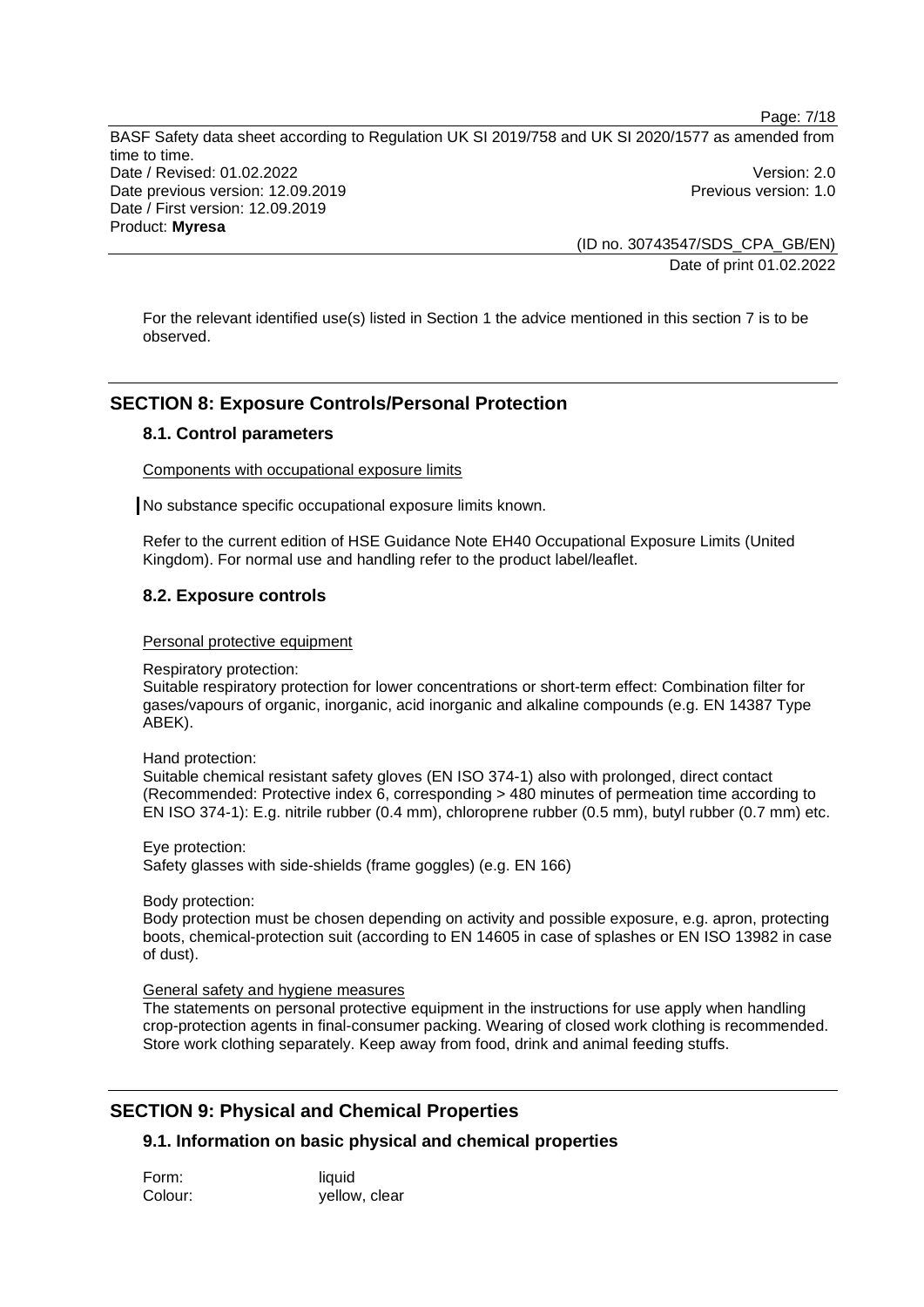(ID no. 30743547/SDS\_CPA\_GB/EN) Date of print 01.02.2022

Page: 8/18

| Odour:<br>Odour threshold:                          | fish-like                                                       |                              |
|-----------------------------------------------------|-----------------------------------------------------------------|------------------------------|
|                                                     | Not determined since harmful by<br>inhalation.                  |                              |
| pH value:                                           | approx. 5.5 - 7.5<br>(20 °C)                                    |                              |
| Freezing point:                                     | approx. -7 °C<br>Information applies to the solvent.            |                              |
| Boiling point:                                      | approx. 291 °C<br>Information applies to the solvent.           |                              |
| Flash point:<br>Evaporation rate:                   | 128 °C                                                          | (Directive 92/69/EEC, A.9)   |
|                                                     | not applicable                                                  |                              |
| Flammability:                                       | not applicable                                                  |                              |
| Lower explosion limit:                              |                                                                 |                              |
|                                                     | As a result of our experience with this                         |                              |
|                                                     | product and our knowledge of its                                |                              |
|                                                     | composition we do not expect any                                |                              |
|                                                     | hazard as long as the product is used                           |                              |
|                                                     | appropriately and in accordance with                            |                              |
|                                                     | the intended use.                                               |                              |
|                                                     |                                                                 |                              |
| Upper explosion limit:                              |                                                                 |                              |
|                                                     | As a result of our experience with this                         |                              |
|                                                     | product and our knowledge of its                                |                              |
|                                                     | composition we do not expect any                                |                              |
|                                                     | hazard as long as the product is used                           |                              |
|                                                     | appropriately and in accordance with                            |                              |
|                                                     | the intended use.                                               |                              |
| Ignition temperature:                               | approx. 375 °C                                                  | (Directive 92/69/EEC, A.15)  |
| Vapour pressure:                                    | approx. 0.0011 hPa<br>(20 °C)                                   |                              |
|                                                     | Information applies to the solvent.                             |                              |
| Density:                                            | approx. 0.99 g/cm3                                              |                              |
|                                                     | (20 °C)                                                         |                              |
| Relative vapour density (air):                      |                                                                 |                              |
|                                                     | not applicable                                                  |                              |
| Solubility in water:                                | soluble                                                         |                              |
| Partitioning coefficient n-octanol/water (log Kow): |                                                                 |                              |
|                                                     | not applicable                                                  |                              |
| Thermal decomposition:                              | No decomposition if stored and handled as prescribed/indicated. |                              |
|                                                     |                                                                 |                              |
| Viscosity, dynamic:                                 | approx. 82 mPa.s                                                |                              |
|                                                     | (20 °C, 100 1/s)                                                |                              |
| Viscosity, kinematic:                               | approx. 35 mm2/s                                                |                              |
|                                                     | (40 °C)                                                         |                              |
| Explosion hazard:                                   | not explosive                                                   | (Directive 92/69/EEC, A.14)  |
| Fire promoting properties:                          | not fire-propagating                                            | (Directive 2004/73/EC, A.21) |

#### **9.2. Other information**

Other Information: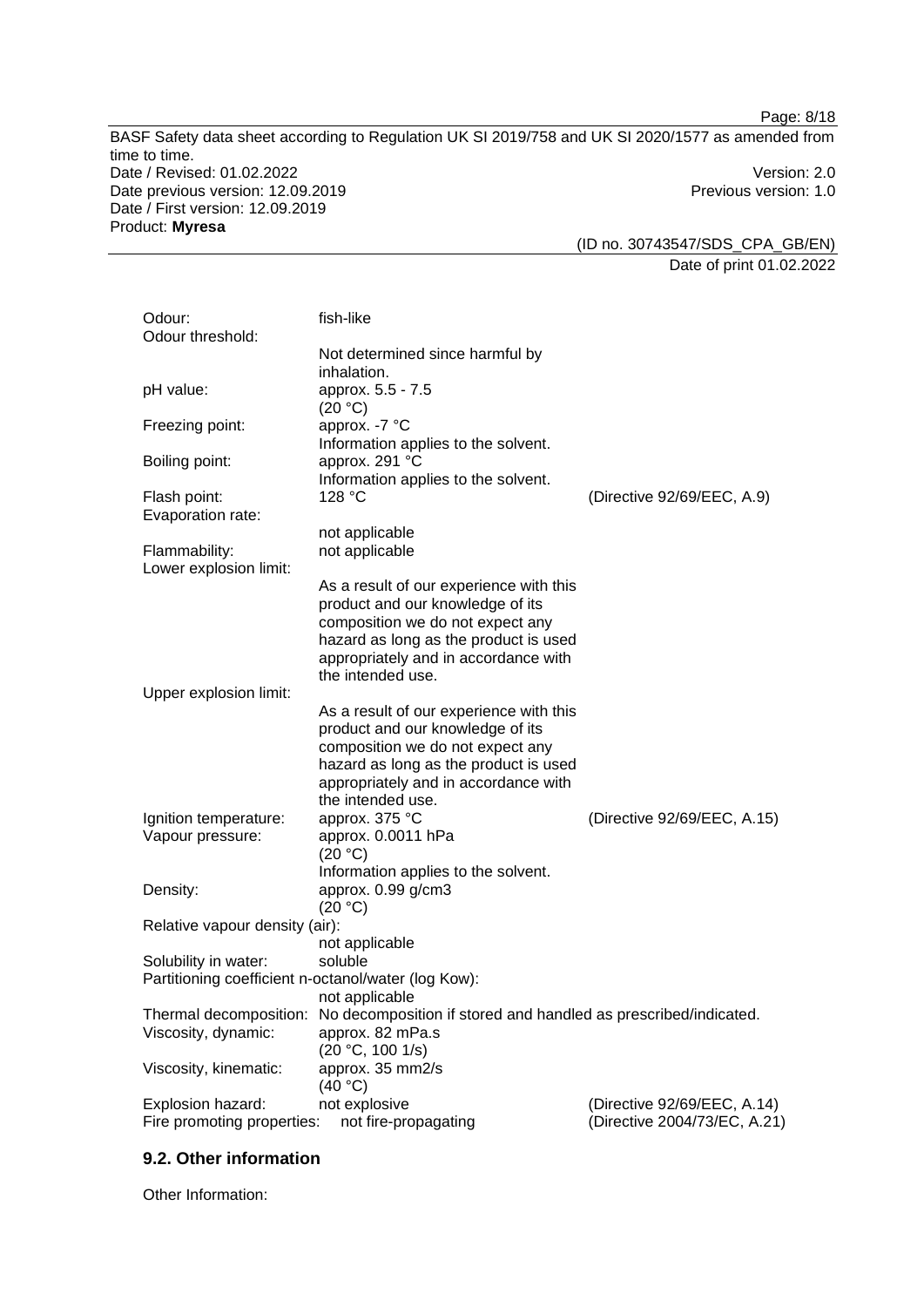(ID no. 30743547/SDS\_CPA\_GB/EN) Date of print 01.02.2022

Page: 9/18

If necessary, information on other physical and chemical parameters is indicated in this section. The product has not been tested. The statement has been derived from substances/products of a similar structure or composition.

#### **SECTION 10: Stability and Reactivity**

#### **10.1. Reactivity**

No hazardous reactions if stored and handled as prescribed/indicated.

#### **10.2. Chemical stability**

The product is stable if stored and handled as prescribed/indicated.

#### **10.3. Possibility of hazardous reactions**

No hazardous reactions if stored and handled as prescribed/indicated.

#### **10.4. Conditions to avoid**

See SDS section 7 - Handling and storage.

#### **10.5. Incompatible materials**

Substances to avoid: strong acids, strong bases, strong oxidizing agents

#### **10.6. Hazardous decomposition products**

Hazardous decomposition products: No hazardous decomposition products if stored and handled as prescribed/indicated.

#### **SECTION 11: Toxicological Information**

#### **11.1. Information on toxicological effects**

Acute toxicity

Assessment of acute toxicity:

Virtually nontoxic after a single ingestion. Virtually nontoxic after a single skin contact. Of moderate toxicity after short-term inhalation. The product has not been tested. The statement has been derived from substances/products of a similar structure or composition.

Experimental/calculated data: LD50 rat (oral): > 2,000 mg/kg (OECD Guideline 423) No mortality was observed.

LC50 rat (by inhalation):  $> 2.4 - 5.4$  mg/l 4 h (OECD Guideline 403) An aerosol was tested.

LD50 rat (dermal): > 5,000 mg/kg (OECD Guideline 402) No mortality was observed.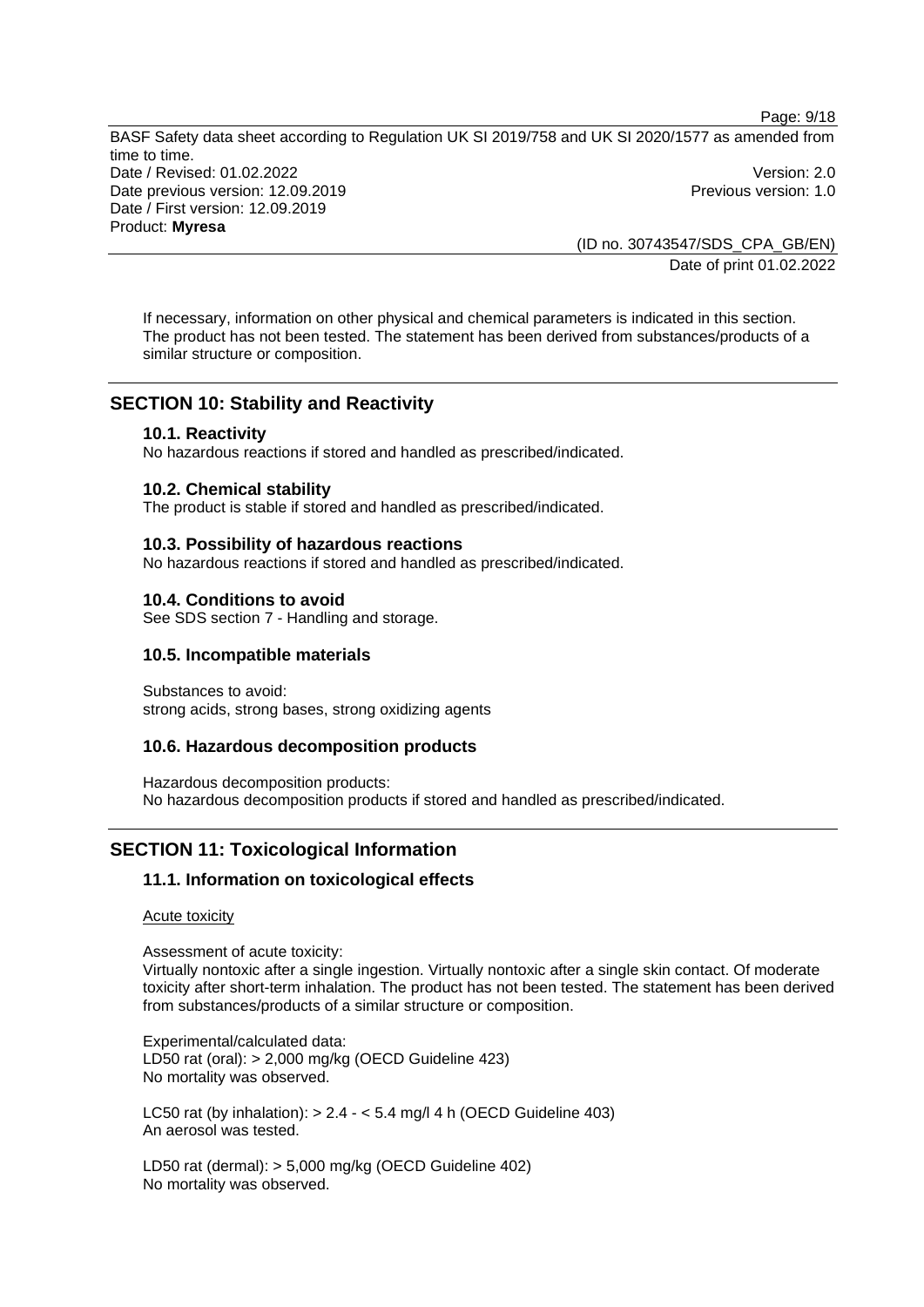Page: 10/18

BASF Safety data sheet according to Regulation UK SI 2019/758 and UK SI 2020/1577 as amended from time to time. Date / Revised: 01.02.2022 Version: 2.0 Date previous version: 12.09.2019 **Previous version: 1.0** Previous version: 1.0 Date / First version: 12.09.2019 Product: **Myresa** 

(ID no. 30743547/SDS\_CPA\_GB/EN) Date of print 01.02.2022

#### Irritation

Assessment of irritating effects:

Skin contact causes irritation. Eye contact causes irritation. The product has not been tested. The statement has been derived from substances/products of a similar structure or composition.

Experimental/calculated data: Skin corrosion/irritation rabbit: Irritant. (OECD Guideline 404)

Serious eye damage/irritation rabbit: Irritant. (OECD Guidelines 437/492 (BCOP/EpiOcular))

Respiratory/Skin sensitization

Assessment of sensitization:

Sensitization after skin contact possible. The product has not been tested. The statement has been derived from the properties of the individual components.

*Information on: 1H-1,2,4-Triazole-1-ethanol, α-[4-(4-chlorophenoxy)-2-(trifluoromethyl)phenyl]-αmethyl-*

*Experimental/calculated data: Guinea pig maximization test guinea pig: skin sensitizing (OECD Guideline 406)* -----------------------------------

#### Germ cell mutagenicity

Assessment of mutagenicity:

The product has not been tested. The statement has been derived from the properties of the individual components. Mutagenicity tests revealed no genotoxic potential.

#### **Carcinogenicity**

Assessment of carcinogenicity:

The product has not been tested. The statement has been derived from the properties of the individual components. The results of various animal studies gave no indication of a carcinogenic effect.

#### Reproductive toxicity

Assessment of reproduction toxicity: The product has not been tested. The statement has been derived from the properties of the individual components. The results of animal studies gave no indication of a fertility impairing effect.

#### Developmental toxicity

Assessment of teratogenicity:

The product has not been tested. The statement has been derived from the properties of the individual components.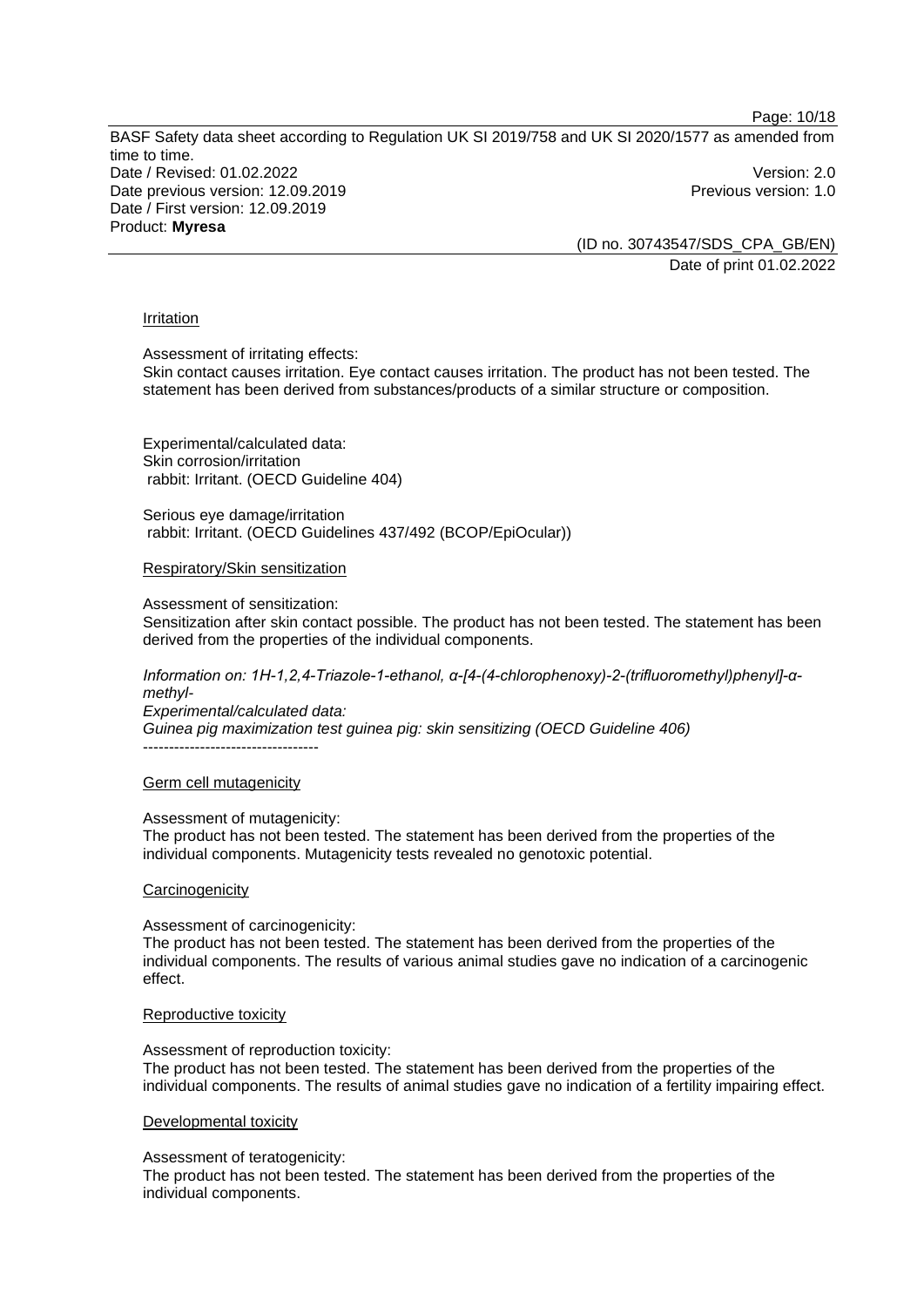Page: 11/18

BASF Safety data sheet according to Regulation UK SI 2019/758 and UK SI 2020/1577 as amended from time to time. Date / Revised: 01.02.2022 Version: 2.0 Date previous version: 12.09.2019 **Previous version: 1.0** Previous version: 1.0 Date / First version: 12.09.2019 Product: **Myresa** 

(ID no. 30743547/SDS\_CPA\_GB/EN) Date of print 01.02.2022

*Information on: N,N-Dimethyldecan-1-amide Assessment of teratogenicity: The substance did not cause malformations in animal studies; however, toxicity to development was observed at high doses that were toxic to the parental animals. The product has not been tested. The statement has been derived from substances/products of a similar structure or composition.* 

*Information on: 2-Pyrrolidone Assessment of teratogenicity: Causes developmental effects in animals at high, maternally toxic doses.*  ----------------------------------

Specific target organ toxicity (single exposure)

Assessment of STOT single: Causes temporary irritation of the respiratory tract.

Remarks: The product has not been tested. The statement has been derived from the properties of the individual components.

Repeated dose toxicity and Specific target organ toxicity (repeated exposure)

Assessment of repeated dose toxicity: The product has not been tested. The statement has been derived from the properties of the individual components.

*Information on: 1H-1,2,4-Triazole-1-ethanol, α-[4-(4-chlorophenoxy)-2-(trifluoromethyl)phenyl]-αmethyl-Assessment of repeated dose toxicity: Repeated oral exposure to large quantities may affect certain organs. Liver* 

*Information on: N,N-Dimethyldecan-1-amide Assessment of repeated dose toxicity: The product has not been tested. The statement has been derived from substances/products of a similar structure or composition. After repeated exposure the prominent effect is local irritation.* 

*Information on: 2-Pyrrolidone Assessment of repeated dose toxicity: The substance may cause damage to the kidney after repeated ingestion of high doses, as shown in animal studies.*   $-$ 

#### Aspiration hazard

The product has not been tested. The statement has been derived from the properties of the individual components. No aspiration hazard expected.

Other relevant toxicity information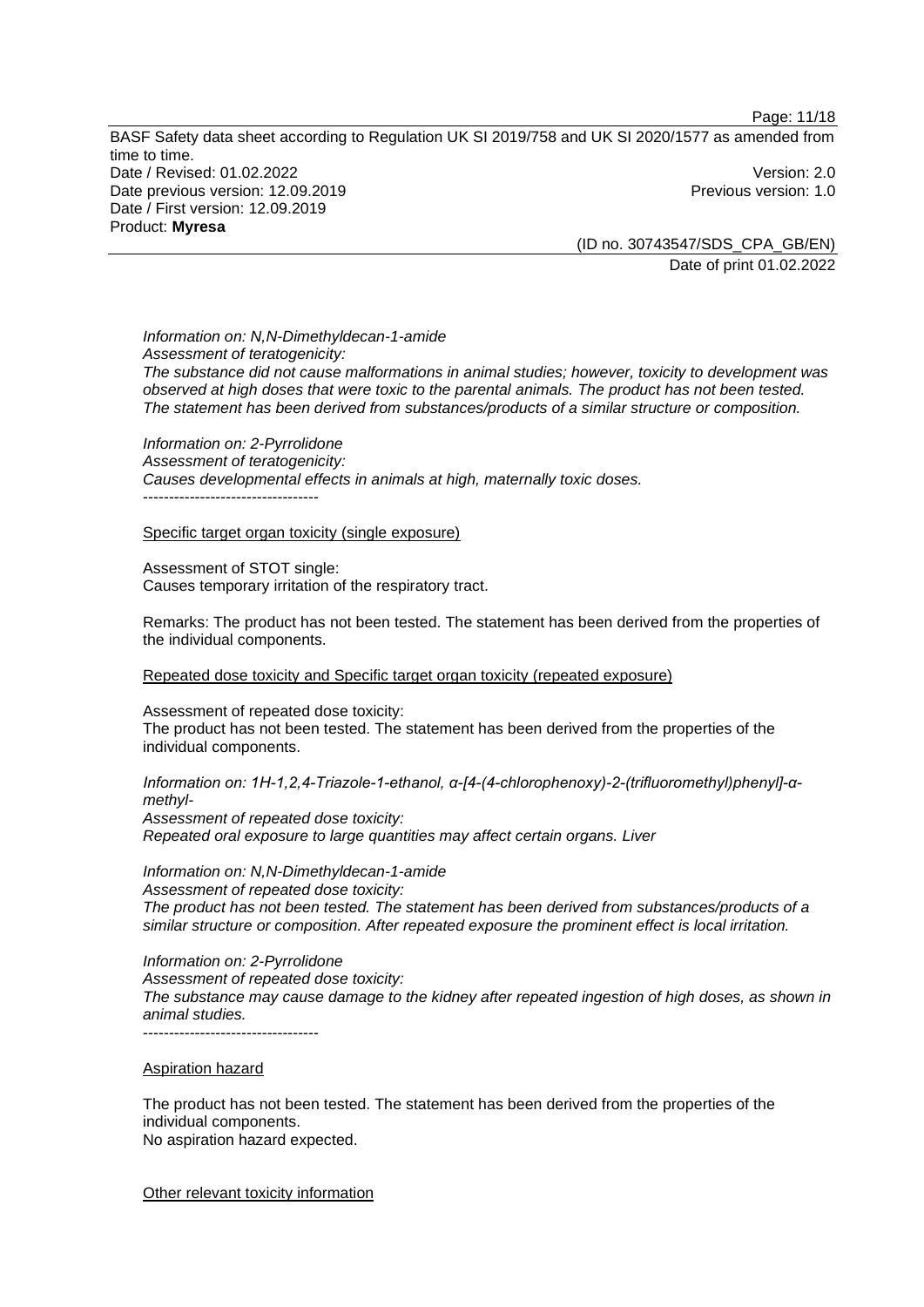Page: 12/18

BASF Safety data sheet according to Regulation UK SI 2019/758 and UK SI 2020/1577 as amended from time to time. Date / Revised: 01.02.2022 Version: 2.0 Date previous version: 12.09.2019 **Previous version: 1.0** Previous version: 1.0 Date / First version: 12.09.2019 Product: **Myresa** 

(ID no. 30743547/SDS\_CPA\_GB/EN) Date of print 01.02.2022

Misuse can be harmful to health.

#### **SECTION 12: Ecological Information**

#### **12.1. Toxicity**

Assessment of aquatic toxicity: Very toxic to aquatic life. Toxic to aquatic life with long lasting effects. The product has not been tested. The statement has been derived from substances/products of a similar structure or composition.

Toxicity to fish: LC50 (96 h) 0.52 mg/l, Oncorhynchus mykiss (static)

Aquatic invertebrates: EC50 (48 h) 1.8 mg/l, Daphnia magna

Aquatic plants: EC50 (72 h) 8.45 mg/l (growth rate), Pseudokirchneriella subcapitata

*Information on: 1H-1,2,4-Triazole-1-ethanol, α-[4-(4-chlorophenoxy)-2-(trifluoromethyl)phenyl]-αmethyl-Chronic toxicity to fish: (36 d) 0.027 mg/l, Brachydanio rerio*  ----------------------------------

*Information on: 1H-1,2,4-Triazole-1-ethanol, α-[4-(4-chlorophenoxy)-2-(trifluoromethyl)phenyl]-αmethyl-Chronic toxicity to aquatic invertebrates: No observed effect concentration (21 d) 0.01 mg/l, Daphnia magna*  ----------------------------------

#### **12.2. Persistence and degradability**

Assessment biodegradation and elimination (H2O): The product has not been tested. The statement has been derived from the properties of the individual components.

*Information on: 1H-1,2,4-Triazole-1-ethanol, α-[4-(4-chlorophenoxy)-2-(trifluoromethyl)phenyl]-αmethyl-Assessment biodegradation and elimination (H2O): Not readily biodegradable (by OECD criteria).*  ----------------------------------

#### **12.3. Bioaccumulative potential**

Assessment bioaccumulation potential: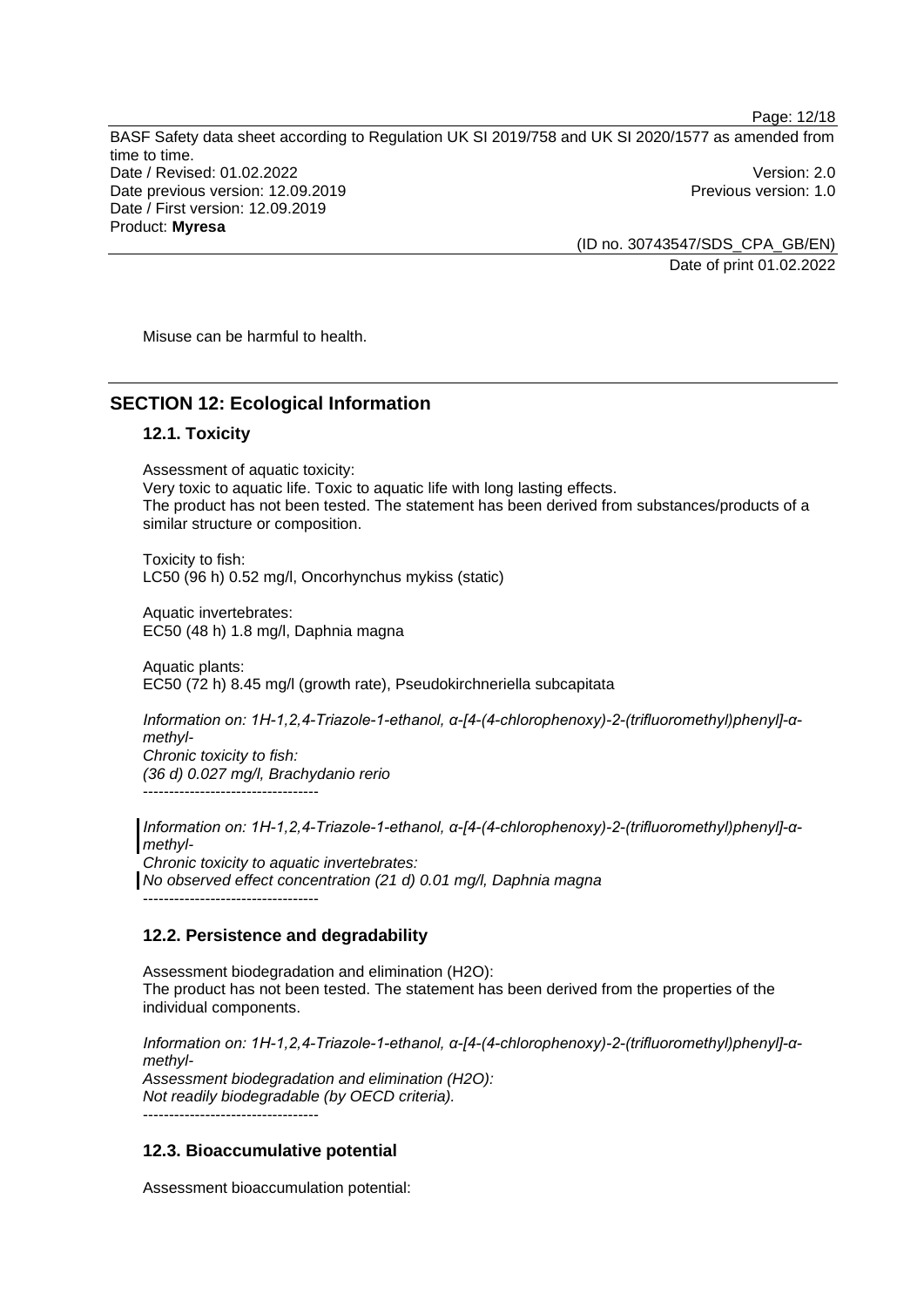(ID no. 30743547/SDS\_CPA\_GB/EN) Date of print 01.02.2022

Page: 13/18

The product has not been tested. The statement has been derived from the properties of the individual components.

*Information on: 1H-1,2,4-Triazole-1-ethanol, α-[4-(4-chlorophenoxy)-2-(trifluoromethyl)phenyl]-αmethyl-Bioaccumulation potential:* 

*Bioconcentration factor (BCF): 385 Does not accumulate in organisms.*  ----------------------------------

#### **12.4. Mobility in soil**

Assessment transport between environmental compartments: Adsorption in soil: The product has not been tested. The statement has been derived from the properties of the individual components.

*Information on: 1H-1,2,4-Triazole-1-ethanol, α-[4-(4-chlorophenoxy)-2-(trifluoromethyl)phenyl]-αmethyl-Assessment transport between environmental compartments:*

*Adsorption in soil: Following exposure to soil, adsorption to solid soil particles is probable, therefore contamination of groundwater is not expected.* ----------------------------------

## **12.5. Results of PBT and vPvB assessment**

The product does not contain a substance fulfilling the PBT (persistent/bioaccumulative/toxic) criteria or the vPvB (very persistent/very bioaccumulative) criteria.

#### **12.6. Other adverse effects**

The product does not contain substances that are listed in Regulation (EC) 1005/2009 on substances that deplete the ozone layer.

#### **12.7. Additional information**

Other ecotoxicological advice: Do not discharge product into the environment without control.

## **SECTION 13: Disposal Considerations**

#### **13.1. Waste treatment methods**

Must be disposed of or incinerated in accordance with local regulations.

The UK Environmental Protection (Duty of Care) Regulations (EP) and amendments should be noted (United Kingdom).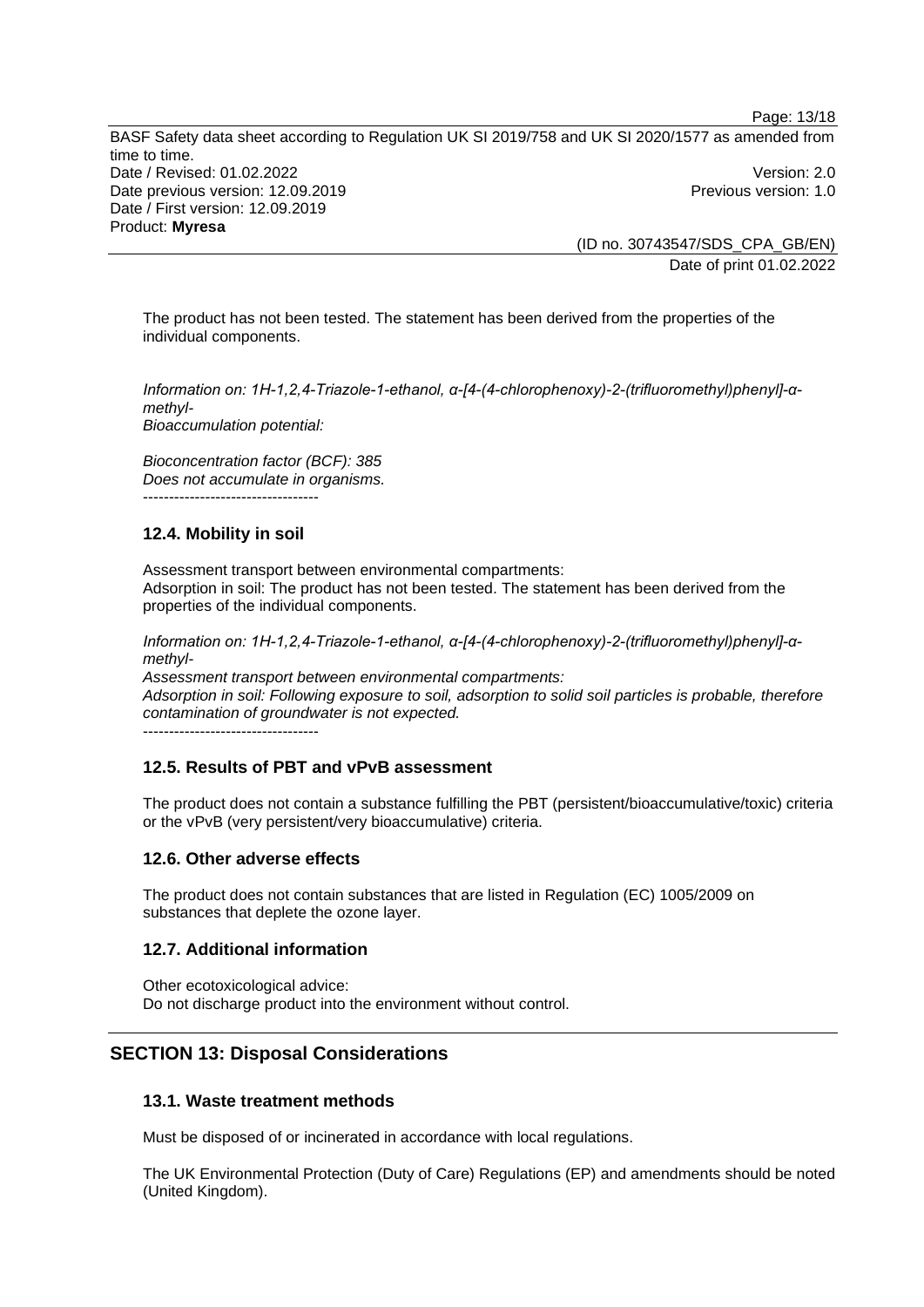(ID no. 30743547/SDS\_CPA\_GB/EN) Date of print 01.02.2022

Page: 14/18

This product and any uncleaned containers must be disposed of as hazardous waste in accordance with the 2005 Hazardous Waste Regulations and amendments (United Kingdom)

Contaminated packaging: Contaminated packaging should be emptied as far as possible and disposed of in the same manner as the substance/product.

#### **SECTION 14: Transport Information**

#### **Land transport**

#### ADR

| UN number or ID number:<br>UN proper shipping name:<br>Transport hazard class(es):<br>Packing group:<br>Environmental hazards:<br>Special precautions for<br>user: | <b>UN3082</b><br>ENVIRONMENTALLY HAZARDOUS SUBSTANCE, LIQUID,<br>N.O.S. (contains TRIAZOLE DERIVATIVE, SOLVENT NAPHTHA)<br>9, EHSM<br>Ш<br>ves<br>None known |  |  |  |
|--------------------------------------------------------------------------------------------------------------------------------------------------------------------|--------------------------------------------------------------------------------------------------------------------------------------------------------------|--|--|--|
| <b>RID</b>                                                                                                                                                         |                                                                                                                                                              |  |  |  |
| UN number or ID number:<br>UN proper shipping name:                                                                                                                | <b>UN3082</b><br>ENVIRONMENTALLY HAZARDOUS SUBSTANCE, LIQUID,<br>N.O.S. (contains TRIAZOLE DERIVATIVE, SOLVENT NAPHTHA)                                      |  |  |  |
| Transport hazard class(es):<br>Packing group:<br>Environmental hazards:<br>Special precautions for<br>user:                                                        | 9, EHSM<br>Ш<br>yes<br>None known                                                                                                                            |  |  |  |
| Inland waterway transport<br>ADN                                                                                                                                   |                                                                                                                                                              |  |  |  |
| UN number or ID number:<br>UN proper shipping name:                                                                                                                | <b>UN3082</b><br>ENVIRONMENTALLY HAZARDOUS SUBSTANCE, LIQUID,<br>N.O.S. (contains TRIAZOLE DERIVATIVE, SOLVENT NAPHTHA)                                      |  |  |  |
| Transport hazard class(es):<br>Packing group:<br>Environmental hazards:<br>Special precautions for<br>user:                                                        | 9, EHSM<br>Ш<br>ves<br>None known                                                                                                                            |  |  |  |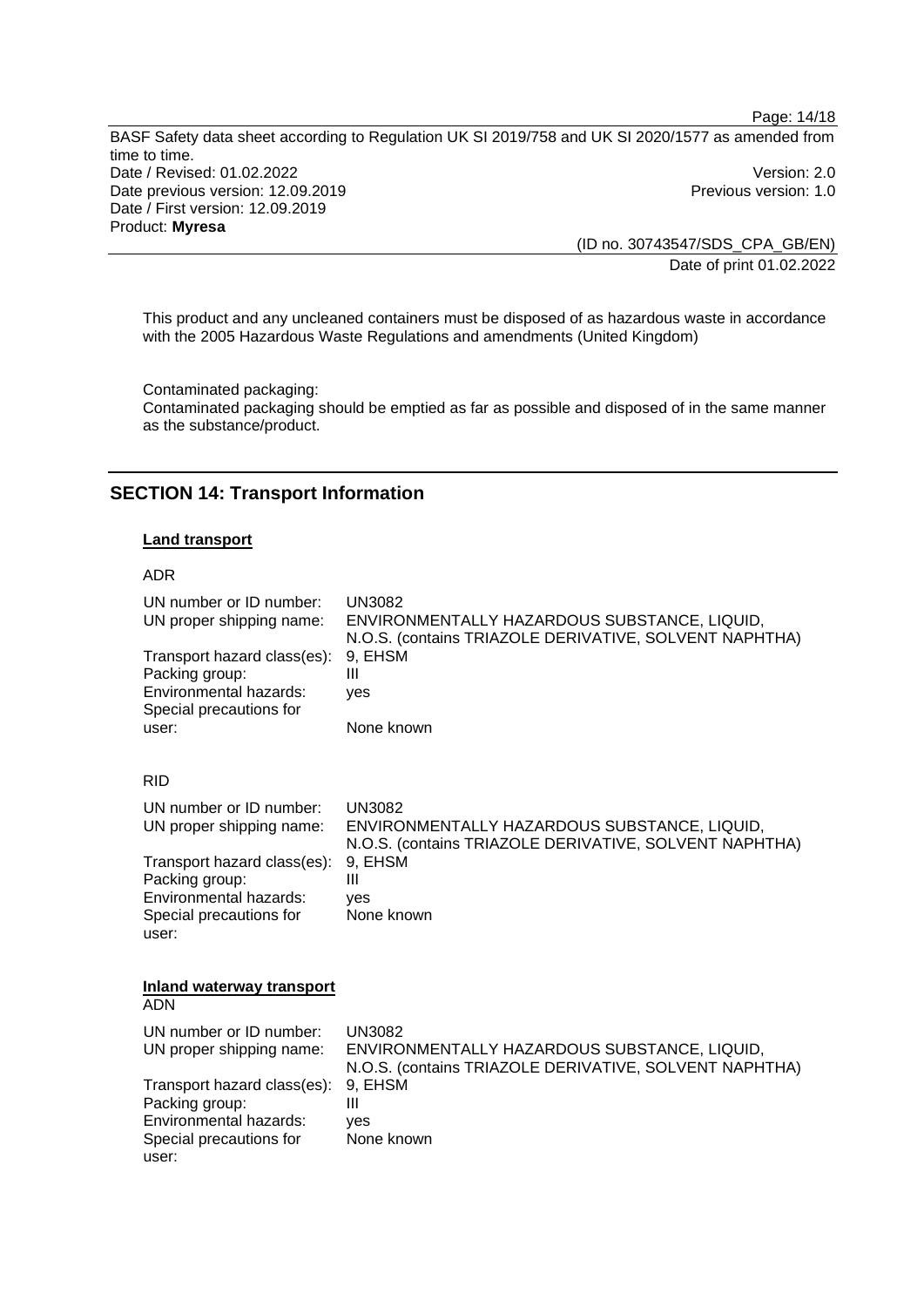Page: 15/18

BASF Safety data sheet according to Regulation UK SI 2019/758 and UK SI 2020/1577 as amended from time to time. Date / Revised: 01.02.2022 Version: 2.0 Date previous version: 12.09.2019 **Previous version: 1.0** Previous version: 1.0 Date / First version: 12.09.2019 Product: **Myresa** 

(ID no. 30743547/SDS\_CPA\_GB/EN) Date of print 01.02.2022

Transport in inland waterway vessel Not evaluated

#### **Sea transport**

IMDG

| UN number or ID number:     | <b>UN 3082</b>                                         |
|-----------------------------|--------------------------------------------------------|
| UN proper shipping name:    | ENVIRONMENTALLY HAZARDOUS SUBSTANCE, LIQUID,           |
|                             | N.O.S. (contains TRIAZOLE DERIVATIVE, SOLVENT NAPHTHA) |
| Transport hazard class(es): | 9, EHSM                                                |
| Packing group:              | Ш                                                      |
| Environmental hazards:      | ves                                                    |
|                             | Marine pollutant: YES                                  |
| Special precautions for     | None known                                             |
| user:                       |                                                        |

#### **Air transport**

IATA/ICAO

| UN number or ID number:<br>UN proper shipping name: | UN 3082<br>ENVIRONMENTALLY HAZARDOUS SUBSTANCE, LIQUID,<br>N.O.S. (contains TRIAZOLE DERIVATIVE, SOLVENT NAPHTHA) |
|-----------------------------------------------------|-------------------------------------------------------------------------------------------------------------------|
| Transport hazard class(es):                         | 9. EHSM                                                                                                           |
| Packing group:                                      | Ш                                                                                                                 |
| Environmental hazards:                              | ves                                                                                                               |
| Special precautions for                             | None known                                                                                                        |
| user:                                               |                                                                                                                   |

#### **14.1. UN number or ID number**

See corresponding entries for "UN number or ID number" for the respective regulations in the tables above.

#### **14.2. UN proper shipping name**

See corresponding entries for "UN proper shipping name" for the respective regulations in the tables above.

#### **14.3. Transport hazard class(es)**

See corresponding entries for "Transport hazard class(es)" for the respective regulations in the tables above.

#### **14.4. Packing group**

See corresponding entries for "Packing group" for the respective regulations in the tables above.

#### **14.5. Environmental hazards**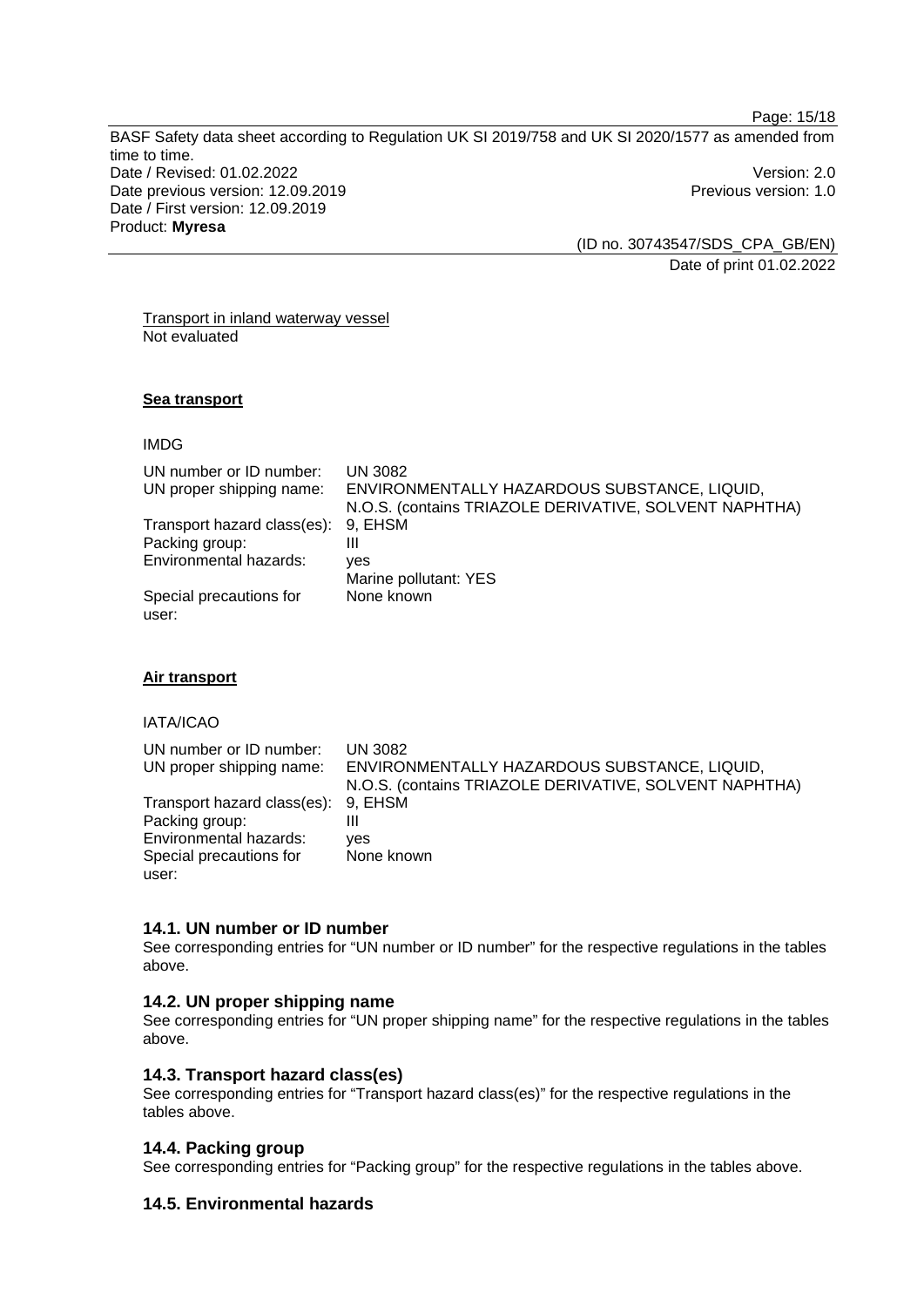Page: 16/18

BASF Safety data sheet according to Regulation UK SI 2019/758 and UK SI 2020/1577 as amended from time to time. Date / Revised: 01.02.2022 Version: 2.0 Date previous version: 12.09.2019 **Previous version: 1.0** Previous version: 1.0 Date / First version: 12.09.2019 Product: **Myresa** 

(ID no. 30743547/SDS\_CPA\_GB/EN) Date of print 01.02.2022

See corresponding entries for "Environmental hazards" for the respective regulations in the tables above.

#### **14.6. Special precautions for user**

See corresponding entries for "Special precautions for user" for the respective regulations in the tables above.

#### **14.7. Maritime transport in bulk according to IMO instruments**

Maritime transport in bulk is not intended.

#### **Further information**

Product may be shipped as non-hazardous in suitable packages containing a net quantity of 5 L or less under the provisions of various regulatory agencies: ADR, RID, ADN: Special Provision 375; IMDG: 2.10.2.7; IATA: A197; TDG: Special Provision 99(2); 49CFR: §171.4 (c) (2) and also the Special Provision 375 in Appendix B which is regulated in China "Regulations Concerning Road Transportation of Dangerous Goods Part 3: Index of dangerous goods name and transportation requirements" (JT/T 617.3)

This product is subject to the most recent edition of "The Carriage of Dangerous Goods and Use of Transportable Pressure Equipment Regulations" and their amendments (United Kingdom).

## **SECTION 15: Regulatory Information**

#### **15.1. Safety, health and environmental regulations/legislation specific for the substance or mixture**

#### Prohibitions, Restrictions and Authorizations

Annex XVII of Regulation (EC) No 1907/2006: Number on List: 3, 75

Restrictions of Regulation (EC) No 1907/2006, Annex XVII, do not apply for the intended use(s) of the product given in this SDS.

Directive 2012/18/EU - Control of Major Accident Hazards involving dangerous substances (EU): List entry in regulation: E1 List entry in regulation: E2

This product is classified under the European CLP Regulation. (United Kingdom) The data should be considered when making any assessment under the Control of Substances Hazardous to Health Regulations (COSHH), and related guidance, for example, 'COSHH Essentials' (United Kingdom).

This product may be subject to the Control of Major Accident Hazards Regulations (COMAH), and amendments if specific threshold tonnages are exceeded (United Kingdom).

#### **15.2. Chemical Safety Assessment**

Advice on product handling can be found in sections 7 and 8 of this safety data sheet.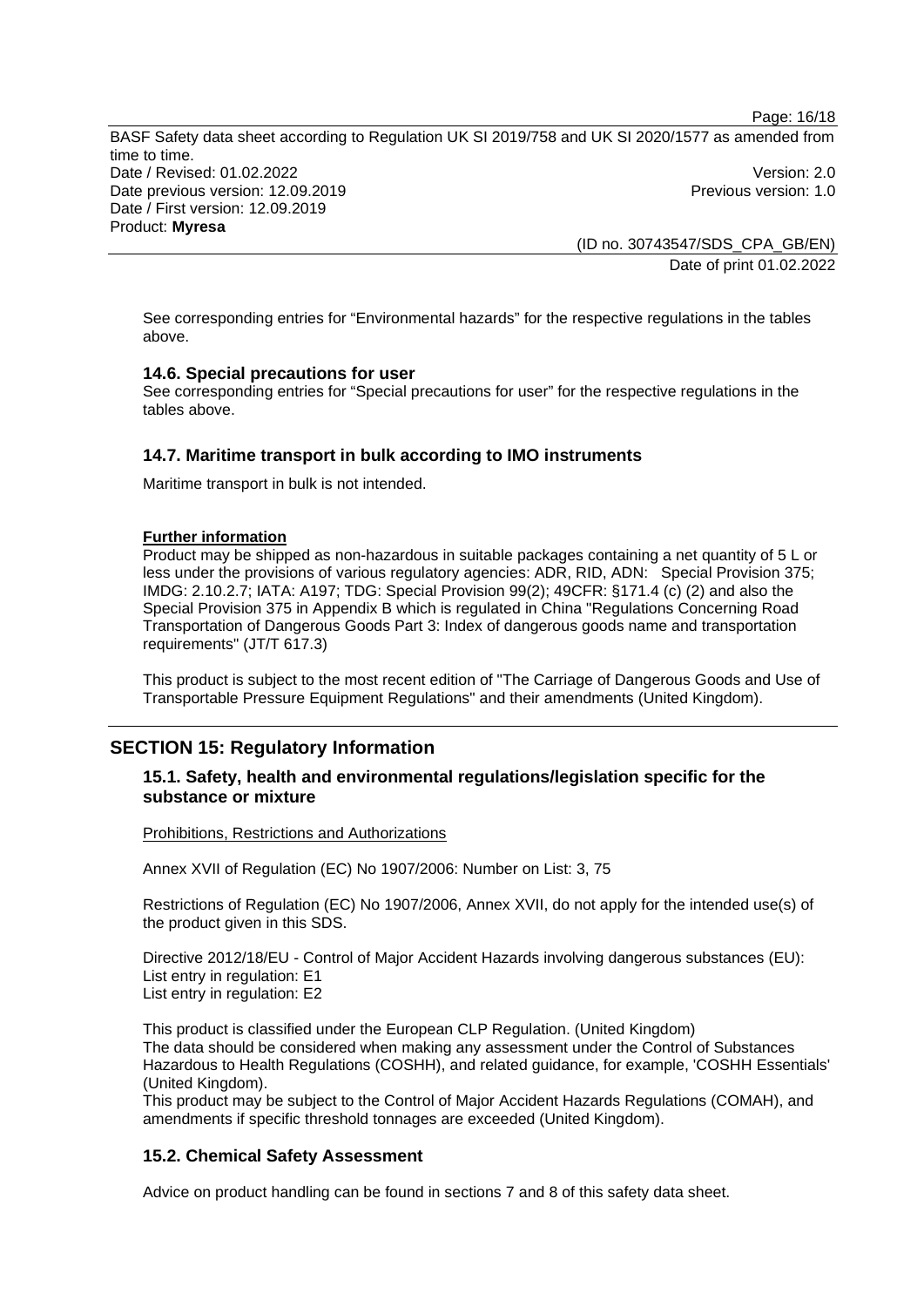(ID no. 30743547/SDS\_CPA\_GB/EN) Date of print 01.02.2022

## **SECTION 16: Other Information**

For proper and safe use of this product, please refer to the approval conditions laid down on the product label.

| Full text of the classifications, including the hazard classes and the hazard statements, if mentioned |  |  |  |  |
|--------------------------------------------------------------------------------------------------------|--|--|--|--|
| $in$ coofiers $\Omega$ or $\Omega$ .                                                                   |  |  |  |  |

| In section 2 or 3.   |                                                                                              |
|----------------------|----------------------------------------------------------------------------------------------|
| Skin Corr./Irrit.    | Skin corrosion/irritation                                                                    |
| Skin Sens.           | Skin sensitization                                                                           |
| Eye Dam./Irrit.      | Serious eye damage/eye irritation                                                            |
| Acute Tox.           | Acute toxicity                                                                               |
| STOT SE              | Specific target organ toxicity - single exposure                                             |
| <b>Aquatic Acute</b> | Hazardous to the aquatic environment - acute                                                 |
| Aquatic Chronic      | Hazardous to the aquatic environment - chronic                                               |
| Asp. Tox.            | Aspiration hazard                                                                            |
| Repr.                | Reproductive toxicity                                                                        |
| H315                 | Causes skin irritation.                                                                      |
| H317                 | May cause an allergic skin reaction.                                                         |
| H319                 | Causes serious eye irritation.                                                               |
| H332                 | Harmful if inhaled.                                                                          |
| H <sub>335</sub>     | May cause respiratory irritation.                                                            |
| H410                 | Very toxic to aquatic life with long lasting effects.                                        |
| <b>EUH401</b>        | To avoid risks to human health and the environment, comply with the<br>instructions for use. |
| H400                 | Very toxic to aquatic life.                                                                  |
| H412                 | Harmful to aquatic life with long lasting effects.                                           |
| H304                 | May be fatal if swallowed and enters airways.                                                |
| H411                 | Toxic to aquatic life with long lasting effects.                                             |
| <b>H360D</b>         | May damage the unborn child.                                                                 |
| EUH066               | Repeated exposure may cause skin dryness or cracking.                                        |

#### Abbreviations

ADR = The European Agreement concerning the International Carriage of Dangerous Goods by Road. ADN = The European Agreement concerning the International Carriage of Dangerous Goods by Inland waterways. ATE = Acute Toxicity Estimates. CAO = Cargo Aircraft Only. CAS = Chemical Abstract Service. CLP = Classification, Labelling and Packaging of substances and mixtures. DIN = German national organization for standardization.  $DNEL = \overline{D}$ erived No Effect Level. EC50 = Effective concentration median for 50% of the population.  $EC = European$  Community.  $EN = European$  Standards. IARC = International Agency for Research on Cancer. IATA = International Air Transport Association. IBC-Code = Intermediate Bulk Container code. IMDG = International Maritime Dangerous Goods Code. ISO = International Organization for Standardization. STEL = Short-Term Exposure Limit. LC50 = Lethal concentration median for 50% of the population. LD50 = Lethal dose median for 50% of the population. TLV = Threshold Limit Value. MARPOL = The International Convention for the Prevention of Pollution from Ships. NEN = Dutch Norm. NOEC = No Observed Effect Concentration. OEL = Occupational Exposure Limit. OECD = Organization for Economic Cooperation and Development. PBT = Persistent, Bioaccumulative and Toxic. PNEC = Predicted No Effect Level. PPM = Parts per million. RID = The European Agreement concerning the International Carriage of Dangerous Goods by Rail. TWA = Time

Page: 17/18